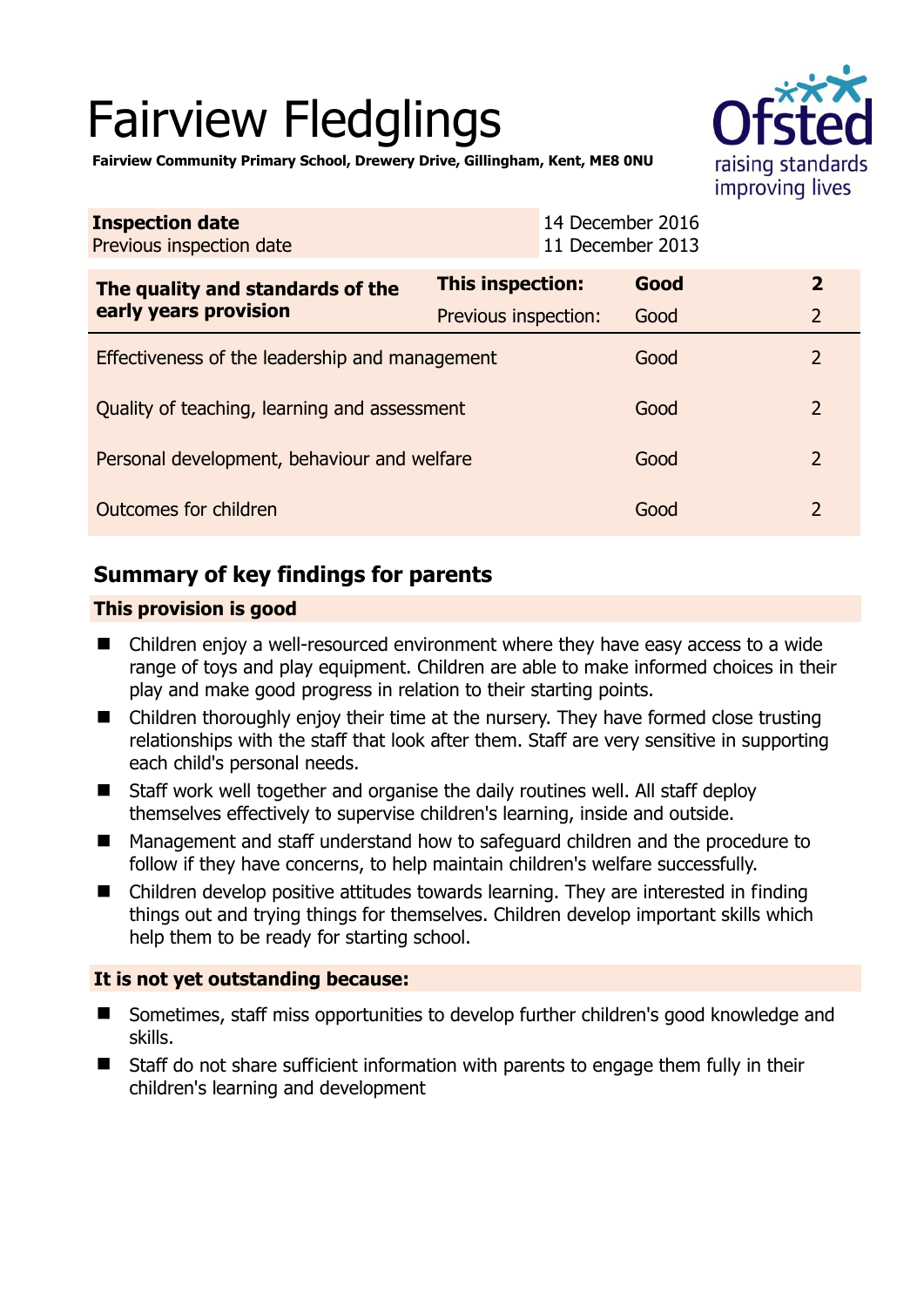# **What the setting needs to do to improve further**

## **To further improve the quality of the early years provision the provider should:**

- continue to support the staff to improve their skills and knowledge, to ensure they fully extend children's learning
- $\blacksquare$  strengthen partnerships with parents to help them understand how to support children's learning at home.

## **Inspection activities**

- The inspector viewed the areas used by the children in relation to health and safety.
- $\blacksquare$  The inspector carried out a joint observation with the principal.
- The inspector talked to the principal, staff, children and parents to gain their views of the nursery.
- The inspector observed activities in the baby room, main room and outside area.
- The inspector sampled a range of documentation, including children's development records, planning and the safeguarding policy.

## **Inspector**

Sara Garrity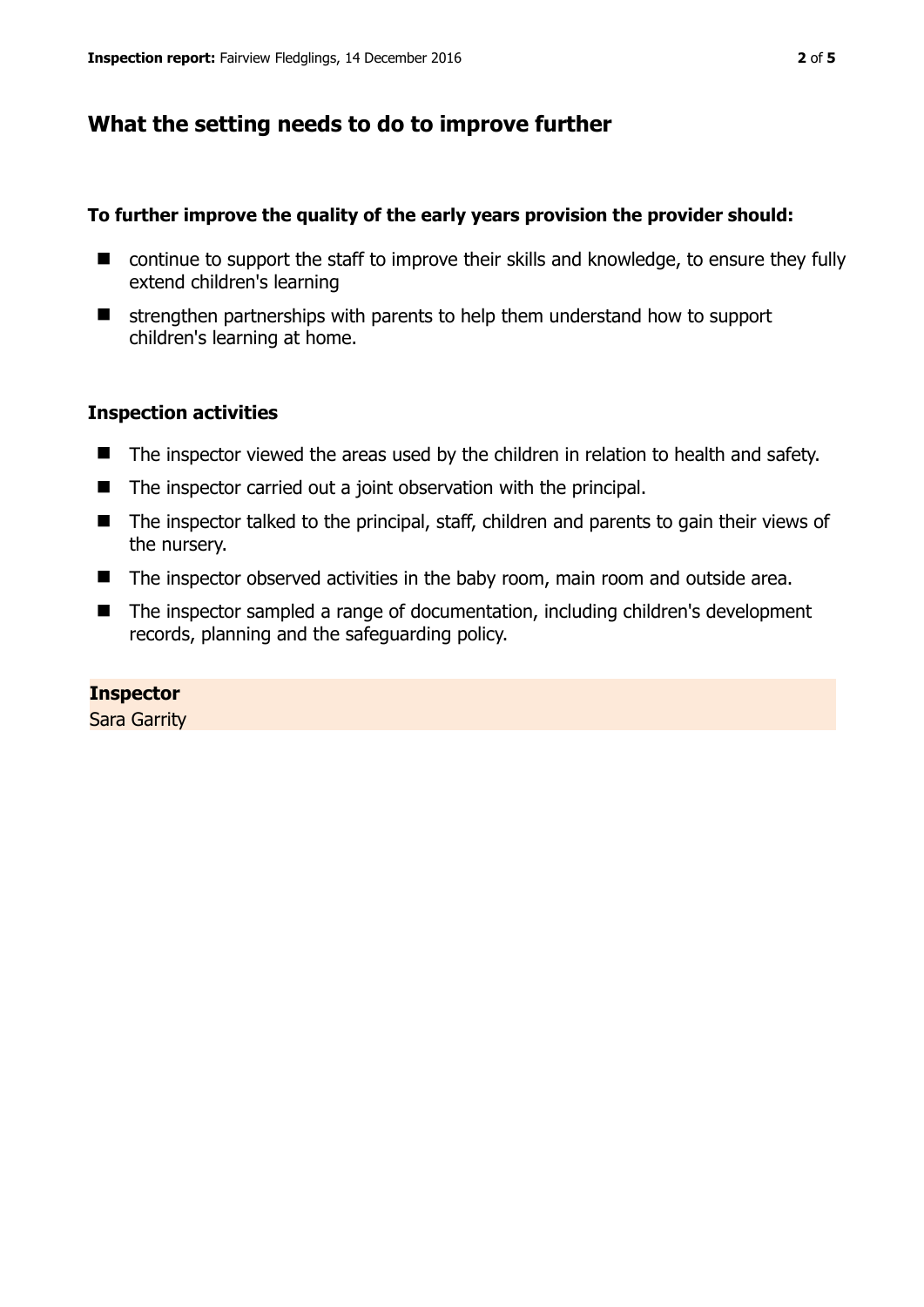## **Inspection findings**

#### **Effectiveness of the leadership and management is good**

The management team has made positive changes since the previous inspection. Selfevaluation is effective. Areas identified for improvement have been addressed successfully. For instance, children have many opportunities to look at books in all areas of the nursery to support their interest in the written word. Managers support staff well, such as by offering guidance and encouragement to attend training. Safeguarding is effective. Staff carry out thorough risk assessments and teach children how to identify and manage risks for themselves. For example, children make sure the slide is clear before descending. Managers monitor the progress of all children effectively. Additional funding is used well to help address any gaps in children's learning. Managers work closely with other early years professionals to ensure that children receive the support they need.

#### **Quality of teaching, learning and assessment is good**

Staff complete observations and assessments of children's development and have a very clear understanding of each child's progress. Children have good opportunities to develop their early writing skills. For instance, they use clipboards and pens to make lists. Children acquire strong communication and language skills. For example, staff make effective use of repetition to support children to hear correct pronunciation. Children enjoy investigating and exploring the stimulating environment. They learn about similarities and differences, such as using mirrors to enable them to look at themselves while drawing portraits.

#### **Personal development, behaviour and welfare are good**

Mealtimes are a social occasion where children serve themselves and use cutlery to eat the freshly prepared nutritious meals. Staff are aware of how to support any special dietary requirements and teach children about healthy lifestyles. Children and babies thoroughly enjoy daily opportunities to exercise in the outdoor play area. Children behave well. Staff are good role models for children. For instance, they help children to cooperate with each other, such as by asking if they can take a turn driving the car. Children develop good social skills as they interact with friends and form relationships.

#### **Outcomes for children are good**

Children and babies make good progress from their starting points. They are confident and eager to explore and investigate. For example, babies enjoy looking through the window to watch the birds in the trees and wave to children going to school. All children have a good range of experiences to support their physical development and learn about the world around them. They are confident, active learners who are prepared well for their future and eventual move to school.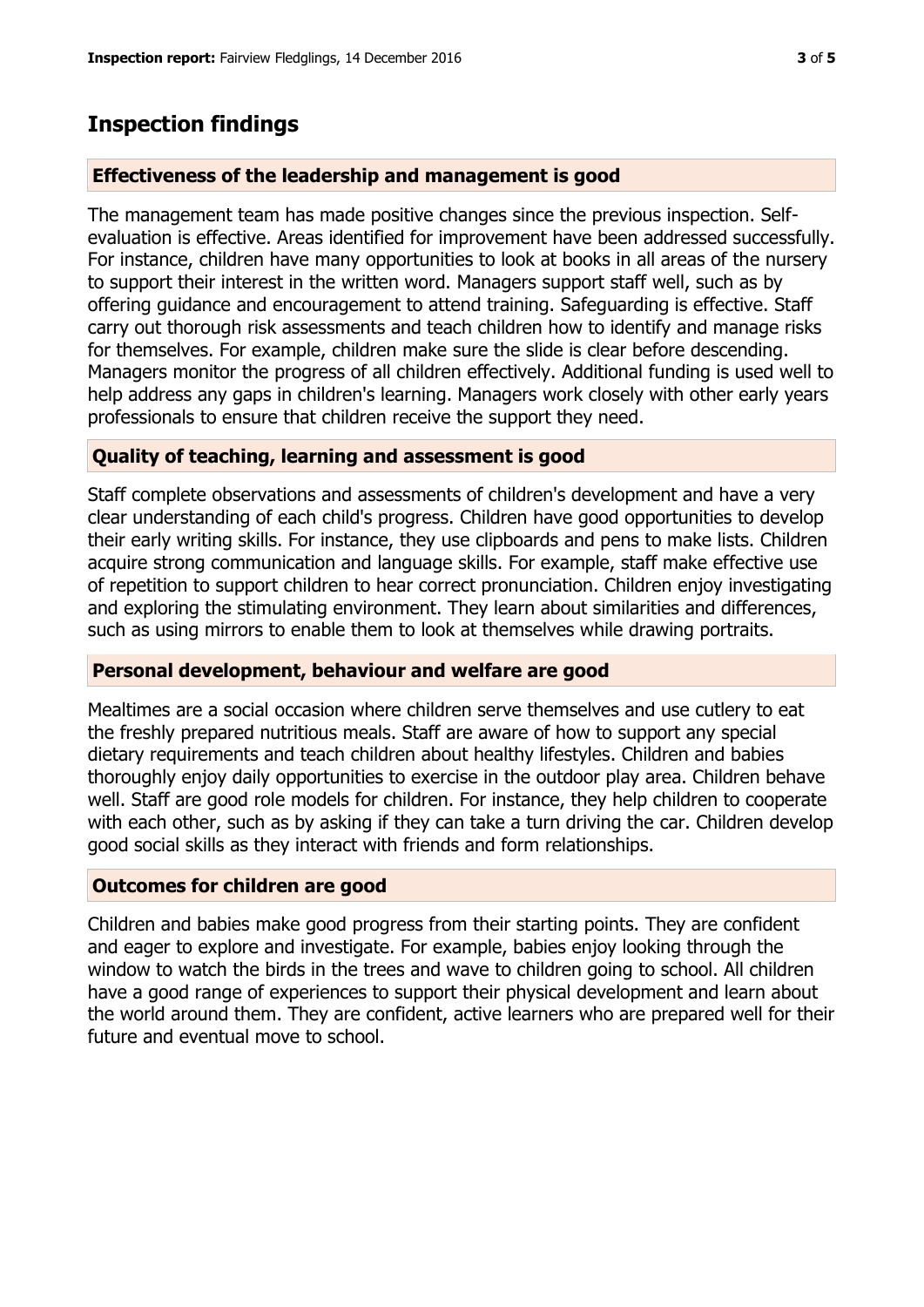# **Setting details**

| Unique reference number                             | EY364634                                                                             |  |
|-----------------------------------------------------|--------------------------------------------------------------------------------------|--|
| <b>Local authority</b>                              | <b>Medway Towns</b>                                                                  |  |
| <b>Inspection number</b>                            | 1062114                                                                              |  |
| <b>Type of provision</b>                            | Full-time provision                                                                  |  |
| Day care type                                       | Childcare - Non-Domestic                                                             |  |
| <b>Registers</b>                                    | Early Years Register, Compulsory Childcare<br>Register, Voluntary Childcare Register |  |
| Age range of children                               | $0 - 4$                                                                              |  |
| <b>Total number of places</b>                       | 30                                                                                   |  |
| Number of children on roll                          | 73                                                                                   |  |
| Name of registered person                           | Lisa Carter                                                                          |  |
| <b>Registered person unique</b><br>reference number | RP512016                                                                             |  |
| Date of previous inspection                         | 11 December 2013                                                                     |  |
| <b>Telephone number</b>                             | 01634 388103                                                                         |  |

Fairview Fledglings registered in 2008. It is situated in Wigmore, Gillingham, Kent. The nursery is open each weekday from 7.30am to 6.30pm for most of the year. The out of school group is open from 7.30am until the start of the school day and from the end of the school day to 6.30pm, term time only. The nursery receives funding to provide free early education for children aged two, three and four years. It also receives funding for the early years pupil premium. The group employs 18 staff, of whom 14 hold appropriate childcare qualifications at level 3 and above. The principal holds early years professional status.

This inspection was carried out by Ofsted under sections 49 and 50 of the Childcare Act 2006 on the quality and standards of provision that is registered on the Early Years Register. The registered person must ensure that this provision complies with the statutory framework for children's learning, development and care, known as the early years foundation stage.

Any complaints about the inspection or the report should be made following the procedures set out in the guidance 'Complaints procedure: raising concerns and making complaints about Ofsted', which is available from Ofsted's website: www.gov.uk/government/organisations/ofsted. If you would like Ofsted to send you a copy of the guidance, please telephone 0300 123 4234, or email enquiries@ofsted.gov.uk.